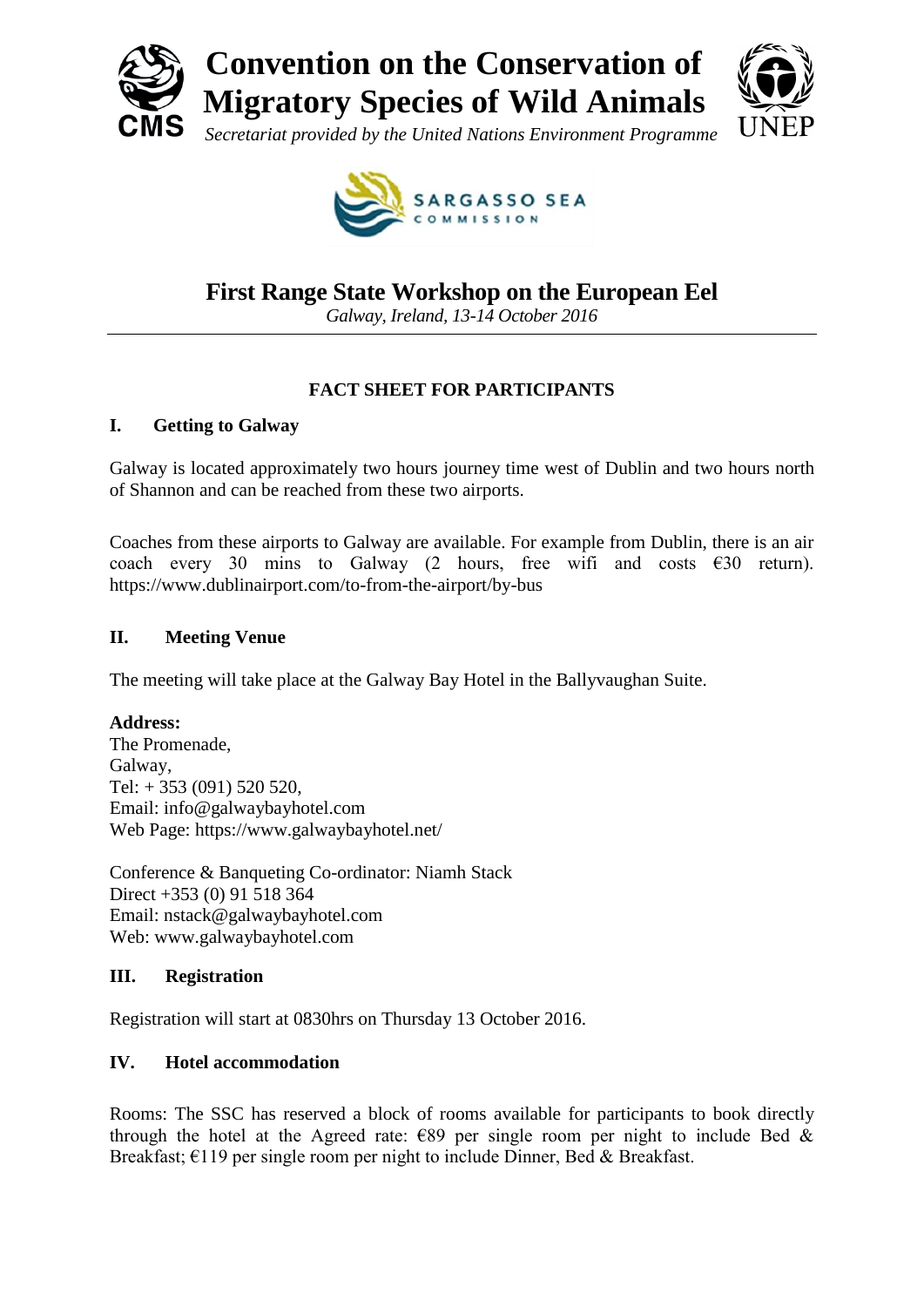**No later than Monday 5 September 2016**, Participants should either be registered with the CMS Secretariat and/or ensure that they book their rooms directly with the reservations department in the Galway Bay Hotel - reservations@galwaybayhotel.com or +353 91 520520

The hotel requires all rooms to be named by Monday 5th September 2016. We cannot guarantee a room for you if you have not registered for the eel workshop by this Monday, September 5. Once rooms are named: The hotel's individual cancellation policy is 48 hours prior to arrival; late cancellations or failure to arrive as booked would result in a late cancellation fee equal to the first night's rate per room reserved, as all rooms are secured by rooming list.

Please note that the workshop will be self-funded and you should make your own travel arrangements unless you have communicated directly with Faith Bulger at SSC about funding assistance (fbulger@sargassoseacommission.org) and are working through the SSC's travel agent.

## **V. Weather**

The month of October is characterized by falling daily high temperatures, with daily highs decreasing from 15°C to 12°C over the course of the month, Do not forget to bring your umbrella and a jacket since it can be cool and wet.

### **VI. Currency**

Irish currency is the Euro ( $\epsilon$ ). As of 1 July 2016, the exchange rate was  $\epsilon$ 0.90 for 1 USD. Credit cards are accepted in hotels and in most restaurants and shops in Galway.

### **VII. Visas**

Upon request, an official letter of invitation will be sent to participants. This can be attached to the Irish visa application. Visas can be obtained from your nearest Irish embassy or consulate. Please check the website of the Irish Naturalisation and Immigration Service at [AVATS](https://www.visas.inis.gov.ie/avats/OnlineHome.aspx) to see if you require a visa to Ireland. If you have any difficulties obtaining a visa, please contact the Secretariat: [cms.secretariat@cms.int.](mailto:cms.secretariat@cms.int)

### **VIII. Working language of the meeting**

The meeting will be conducted in English.

### **IX. Identification badges**

All participants will receive an identification badge to access the venue. You are requested to wear this badge during your stay.

#### **X. Time zone**

Ireland uses Irish Standard Time in the summer months and Greenwich Mean Time (UTC+0) in the winter period.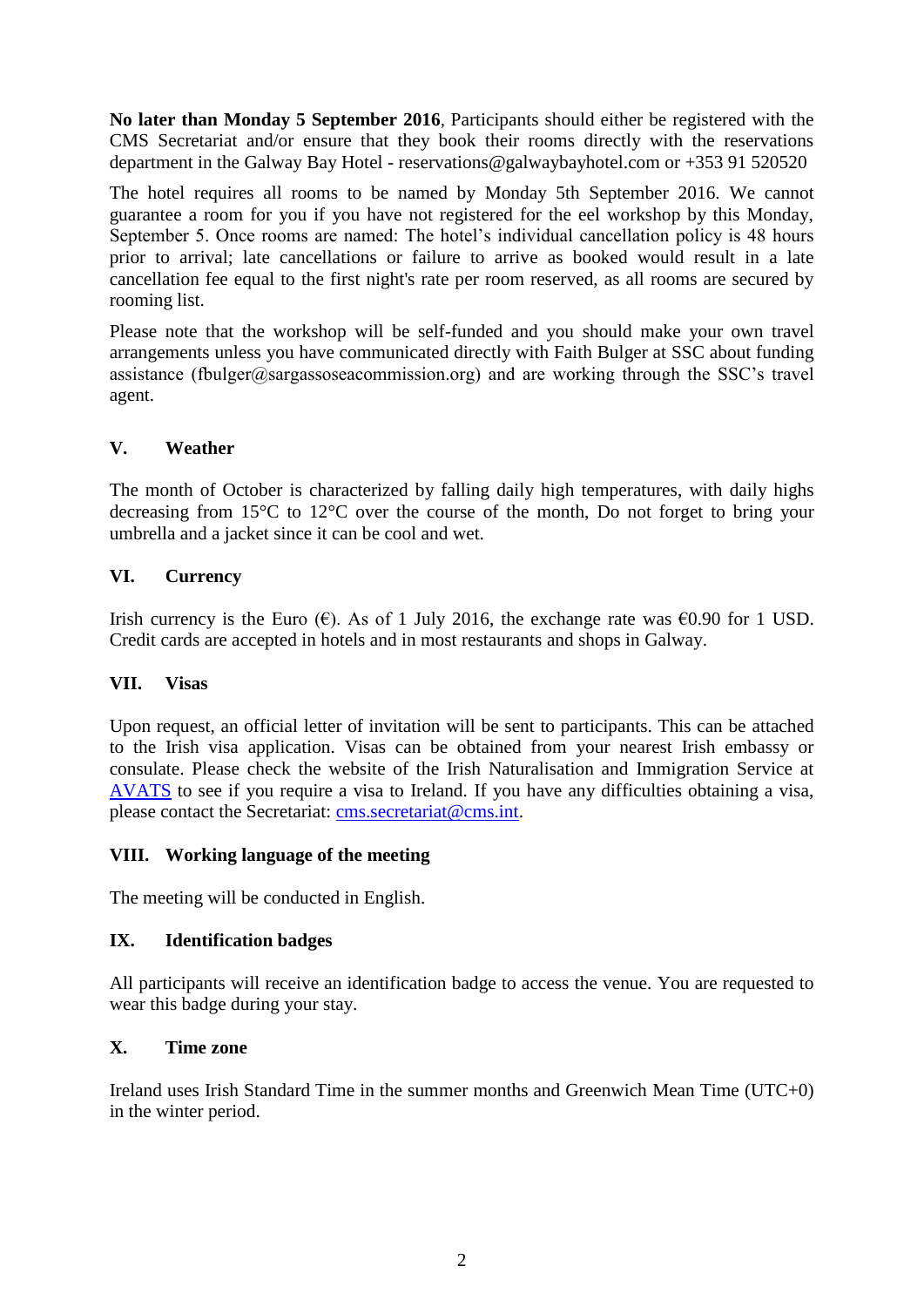### **XI. Information about Galway and Ireland**

At The Galway Bay Hotel, you'll find Galway's "Outdoor Gym" the famous Salthill Promenade. Join the hundreds of people who walk and jog this path everyday. For a fresh and invigorating sea swim or a plunge off the Blackrock diving boards, just cross the road. Galway Bay Hotel is the perfect base for exploring some of the most stunning stretches of the Wild Atlantic Way. Travel south to the Burren Hills, the flaggy shore and the magnificent cliffs that wind their way from Black Head to Liscannor. Travel north through the wilds of Connemara past unspoilt beaches and rolling bogs to the picturesque towns of Roundstone and Clifden.

**The Cliffs of Moher** are Ireland's most visited natural attraction with a magical vista that captures the hearts of up to one million visitors every year. Standing 214m (702 feet) at their highest point they stretch for 8 kilometres (5 miles) along the Atlantic coast of County Clare in the west of Ireland. From the Cliffs of Moher on a clear day one can see the Aran Islands and Galway Bay, as well as the Twelve Pins and the Maum Turk mountains in Connemara, Loop Head to the south and the Dingle Peninsula and Blasket Islands in Kerry. O'Brien's Tower stands near the highest point and has served as a viewing point for visitors for hundreds of years. [Cliffs of Moher](http://www.cliffsofmoher.ie/)

### **Local points of interest in Galway including**:

#### **St. Nicholas' Church**



St. Nicholas is the largest medieval parish church in Ireland in continuous use as a place of worship at the heart of Galway's life. The early sections of the church date from 1320, although tradition tells us that St. Nicholas was built upon the ruins of an older structure, and part of the chancel's south wall may incorporate some of this earlier material. it's said that Christopher Columbus prayed here in 1477 before sailing away on one of his attempts to reach the New World. A tour through the Church will allow you to glimpse the part of its rich history. The church is open all day, every day, and visitors are most welcome.



### **Lynch's Castle**

Formerly owned by one of the fourteen tribes which ruled the city centuries ago, this elegant now houses Allied Irish Bank. Despite this the interior is still extremely impressive with coats of arms, stone fireplaces and a separate exhibition room which opens from Monday to Wednesday and on Fridays. The Lynches were a wealthy family, many of whom served as Galway mayor. One of the mayors, James Lynch Fitzstephen, actually pronounced his own son guilty of the murder of a Spanish sailor who became involved with a female family member in 1493. Lynch hanged his son Walter himself when everyone else refused to participate. The term 'Lynch Law' arose from this unfortunate episode. The old prison on Market Street in Galway City displays a black marble plaque marking the actual spot of the execution.